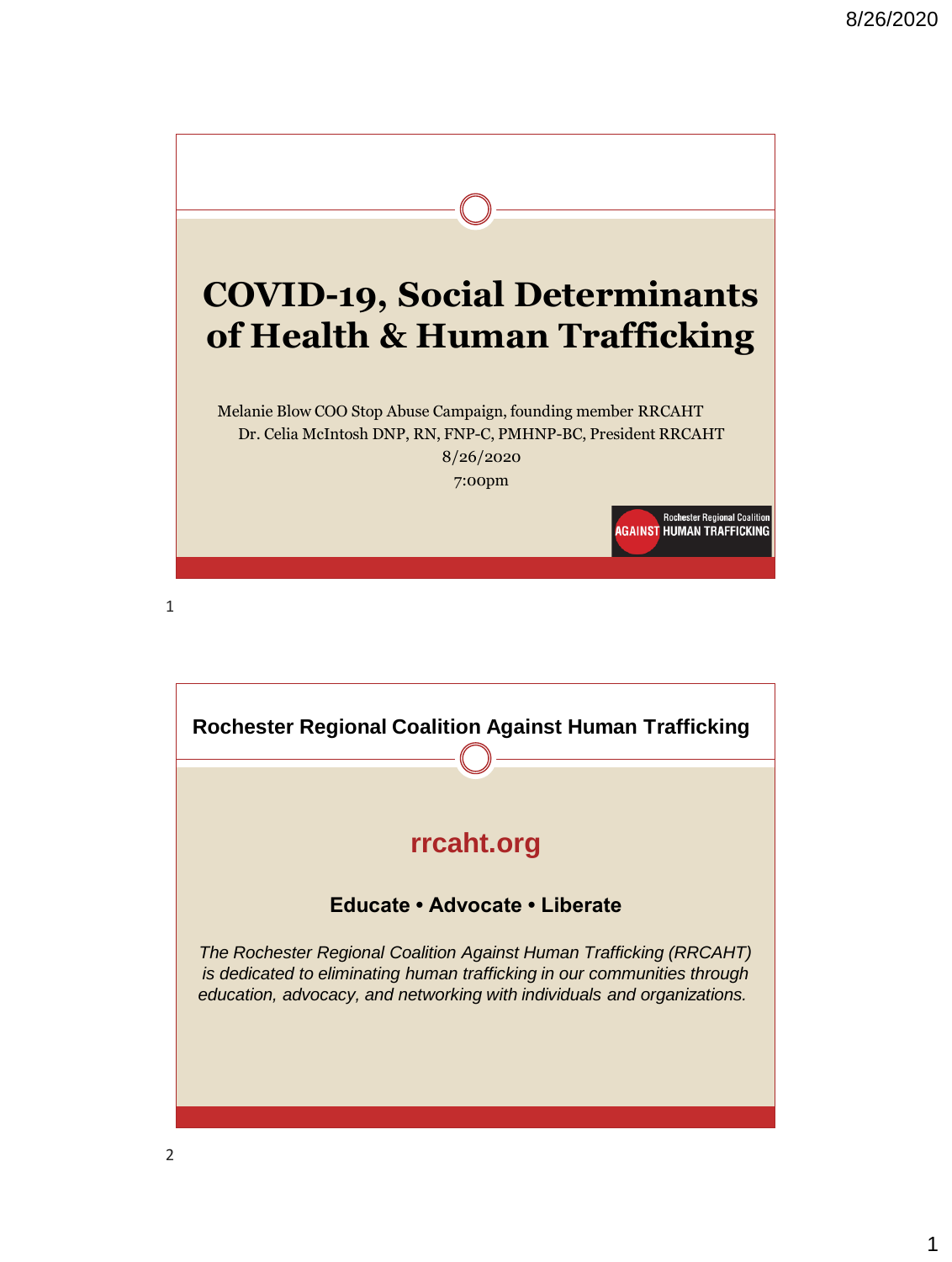## Presenter: Melanie Blow

Melanie Blow is the Chief Operations Officer for the Stop Abuse Campaign, a national organization that prevents Adverse Childhood Experiences through public education and public policy. As a member of RRCAHT's steering committee, and uses her experience to help RRCAHT manage its media and communications goals. Melanie also sits on the Trauma Informed Community Initiative of Western NY, the Downstate Crime Victims Coalition (the only member west of the Hudson) and is a member of the public policy committee of the Association of Professionals Against Child Abuse.



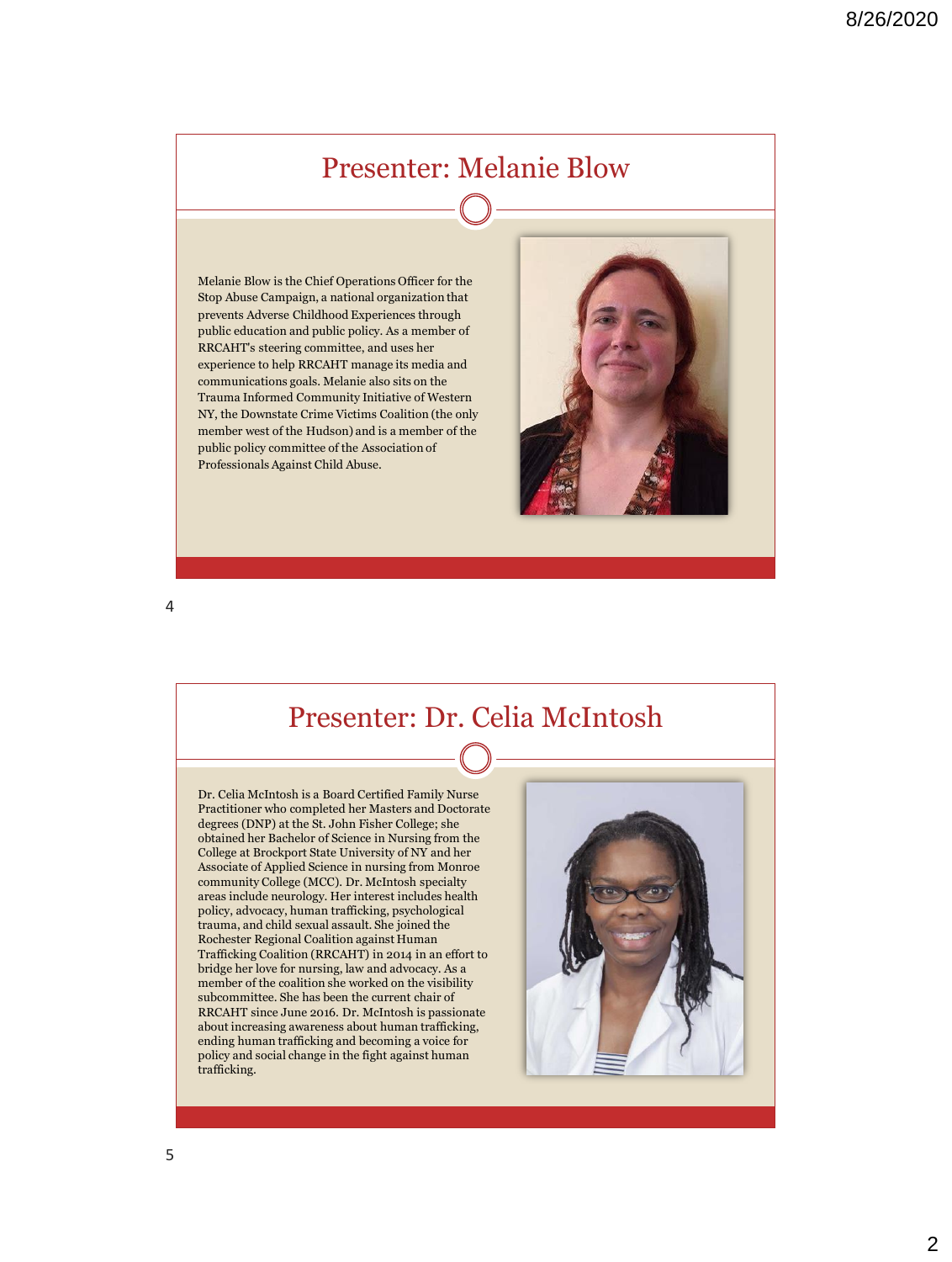

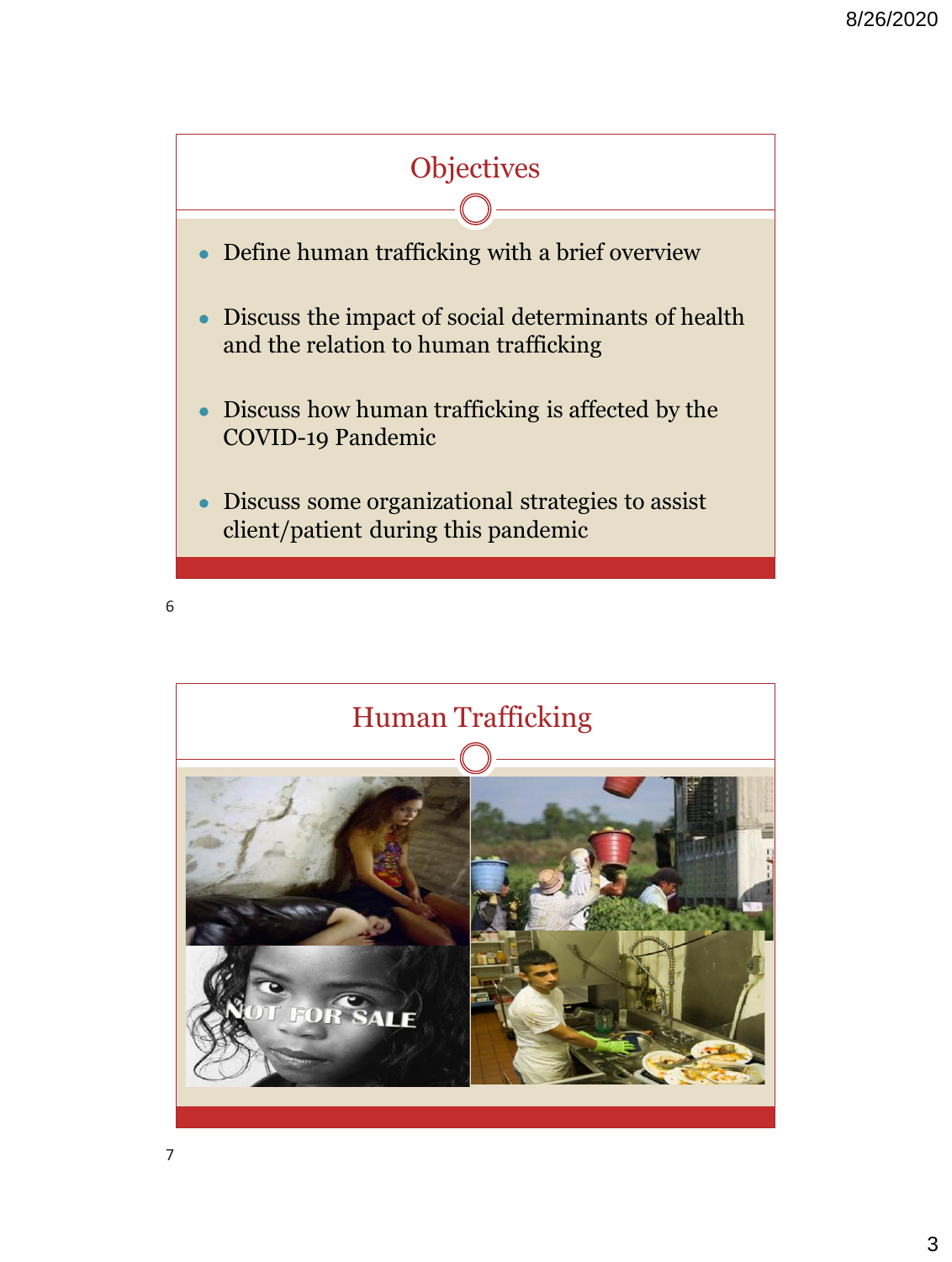## Trafficking Defined The Definition of Trafficking The **Federal** term Human's For S "Severe forms of trafficking in persons" means: A. Sex trafficking, in which a commercial sex act is induced by force, fraud, or coercion, or in which the person induced to perform such an act has not attained 18 years of age B. The recruitment, harboring, provision, or obtaining of a person for labor or services, through the use of force, Source: uchicago.edu fraud, or coercion for the purpose of subjection to involuntary servitude, peonage, debt bondage or slavery

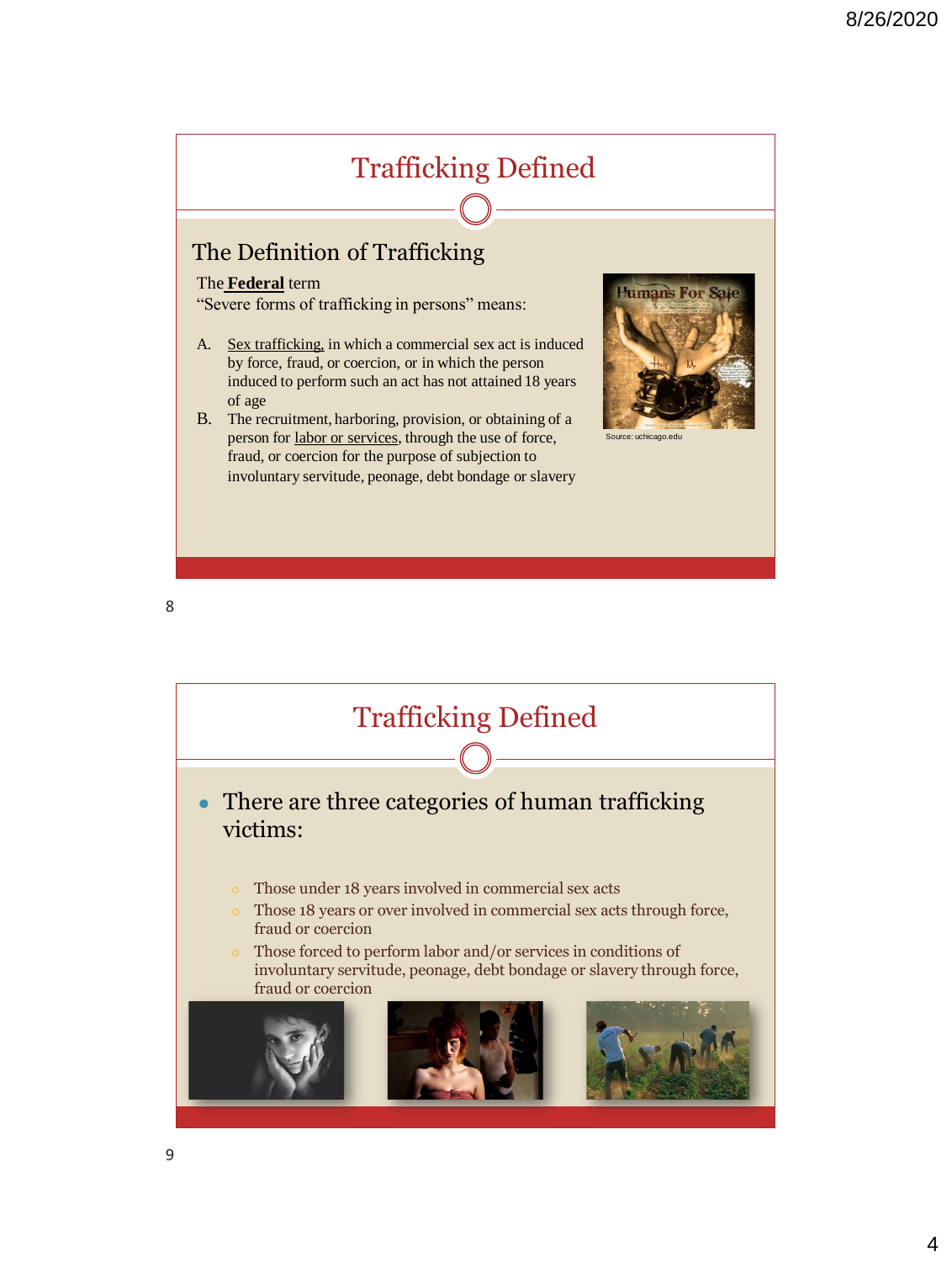

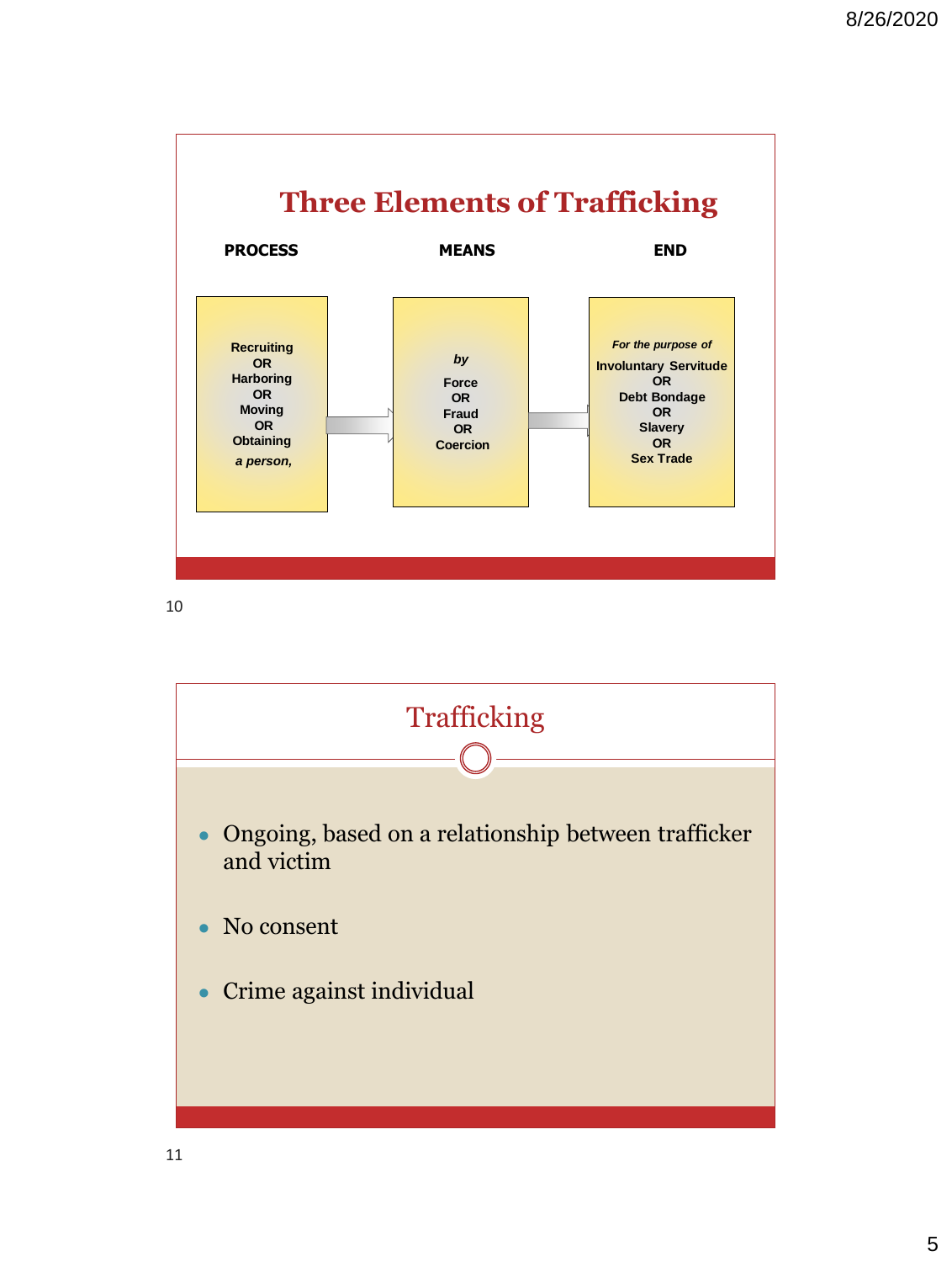

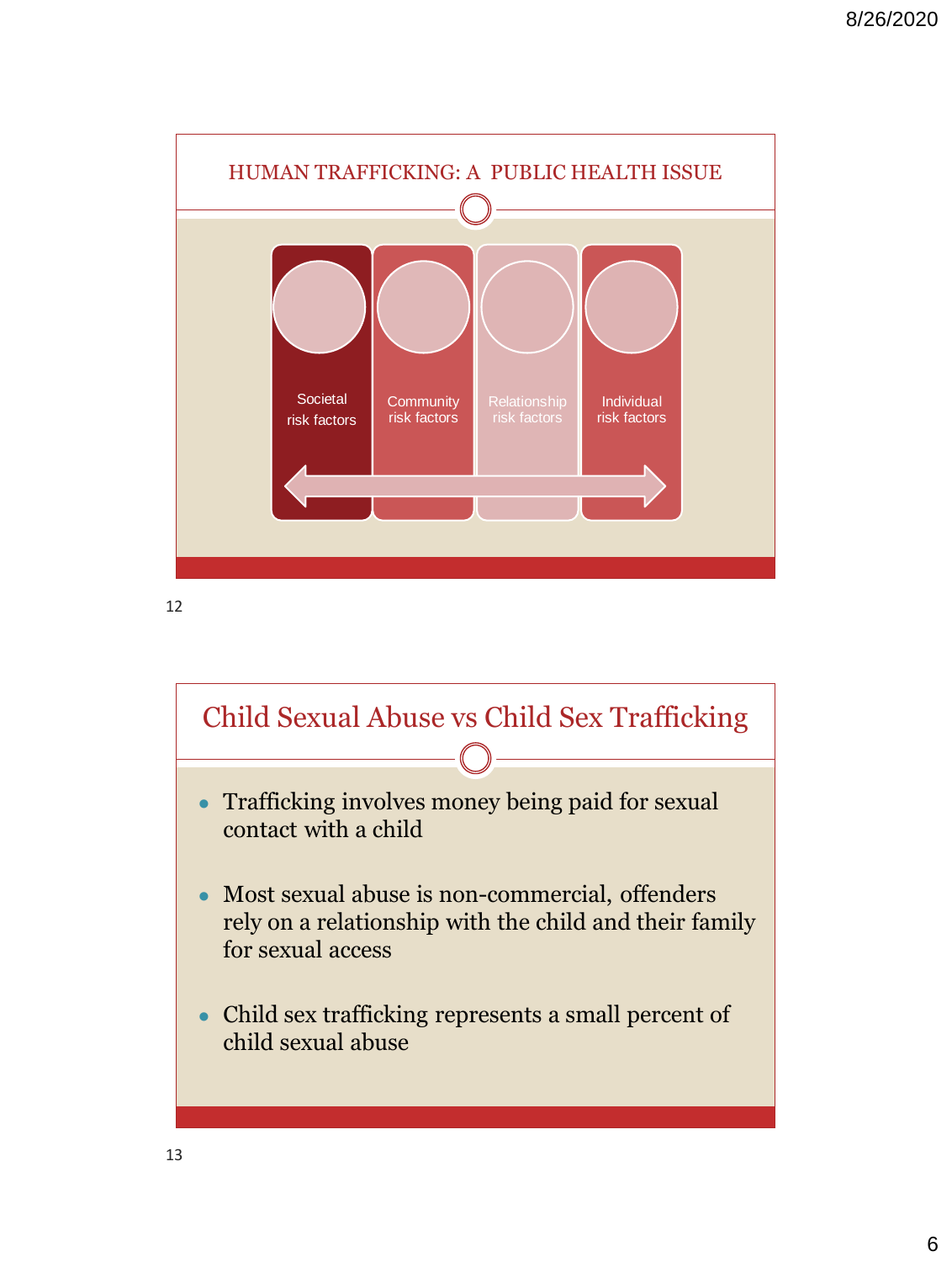

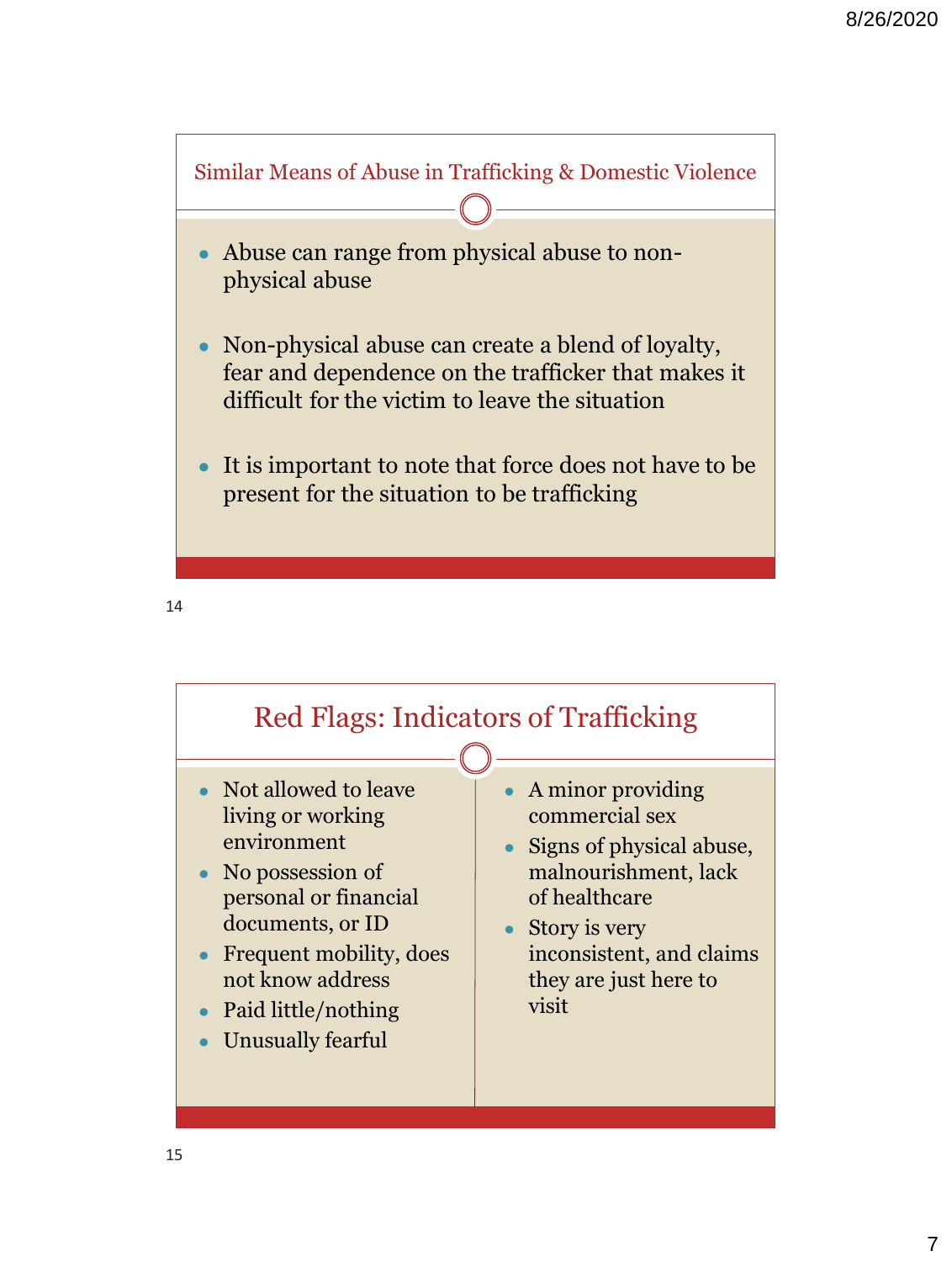## Common Traits of Trafficking Sites

Signs of drug use



- Overcrowding (e.g., workers sleeping on floors)
- Workers reluctant to speak to visitors

Health and safety violations

- Signs of fear, disorientation, physical abuse
- Presence of single person answering all visitors' questions, not allowing other workers to speak
- Presence of women or very young workers who appear to be unaccompanied by friends or family

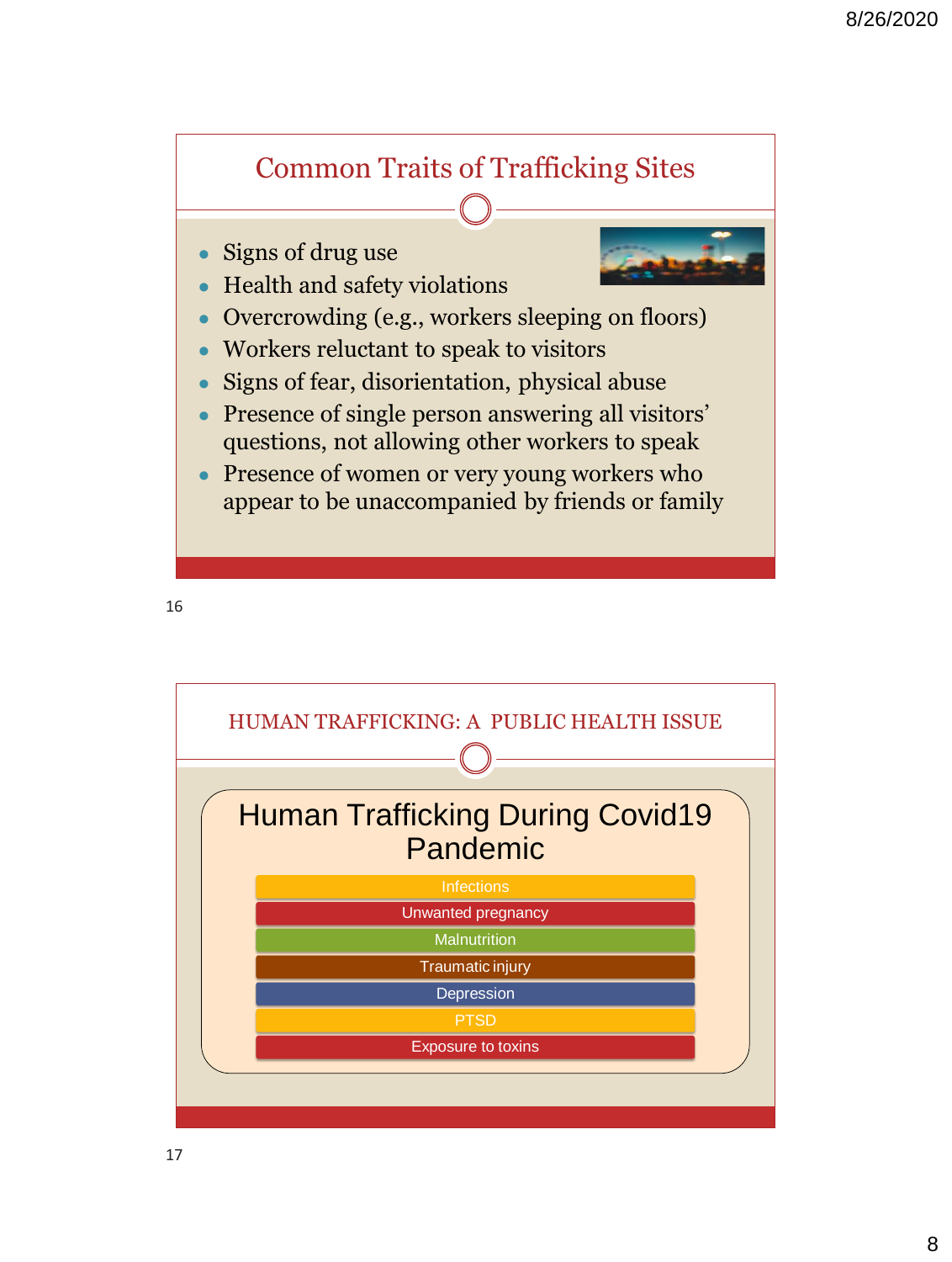## Societal Effect of COVID 19

- New public social mandates
	- Social distancing
	- Shelter in place orders
	- School/business closure
	- Event/meeting cancellations
	- Expanded online communication
	- Increased unemployment, poverty
	- Increased homelessness & vulnerability

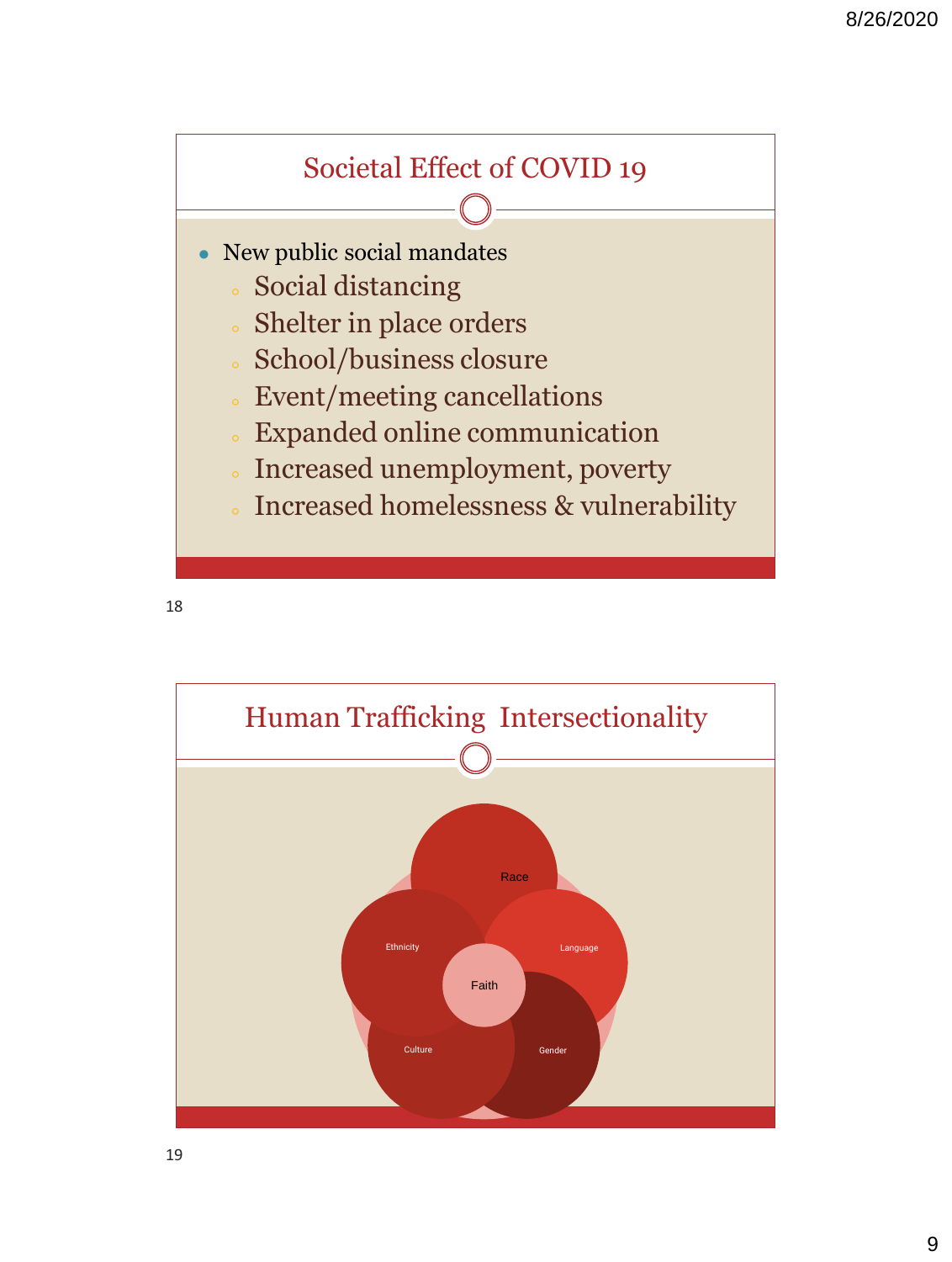

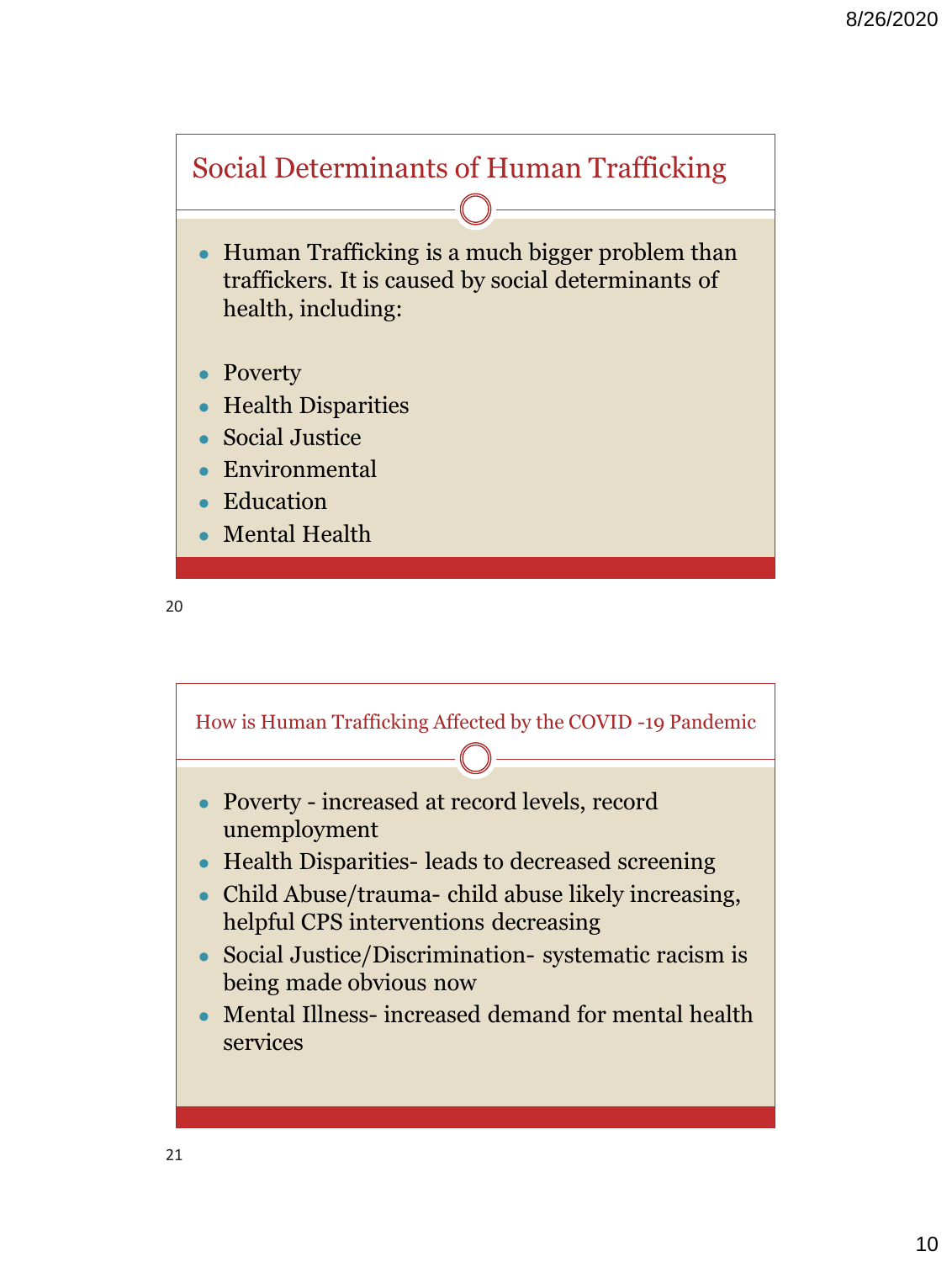

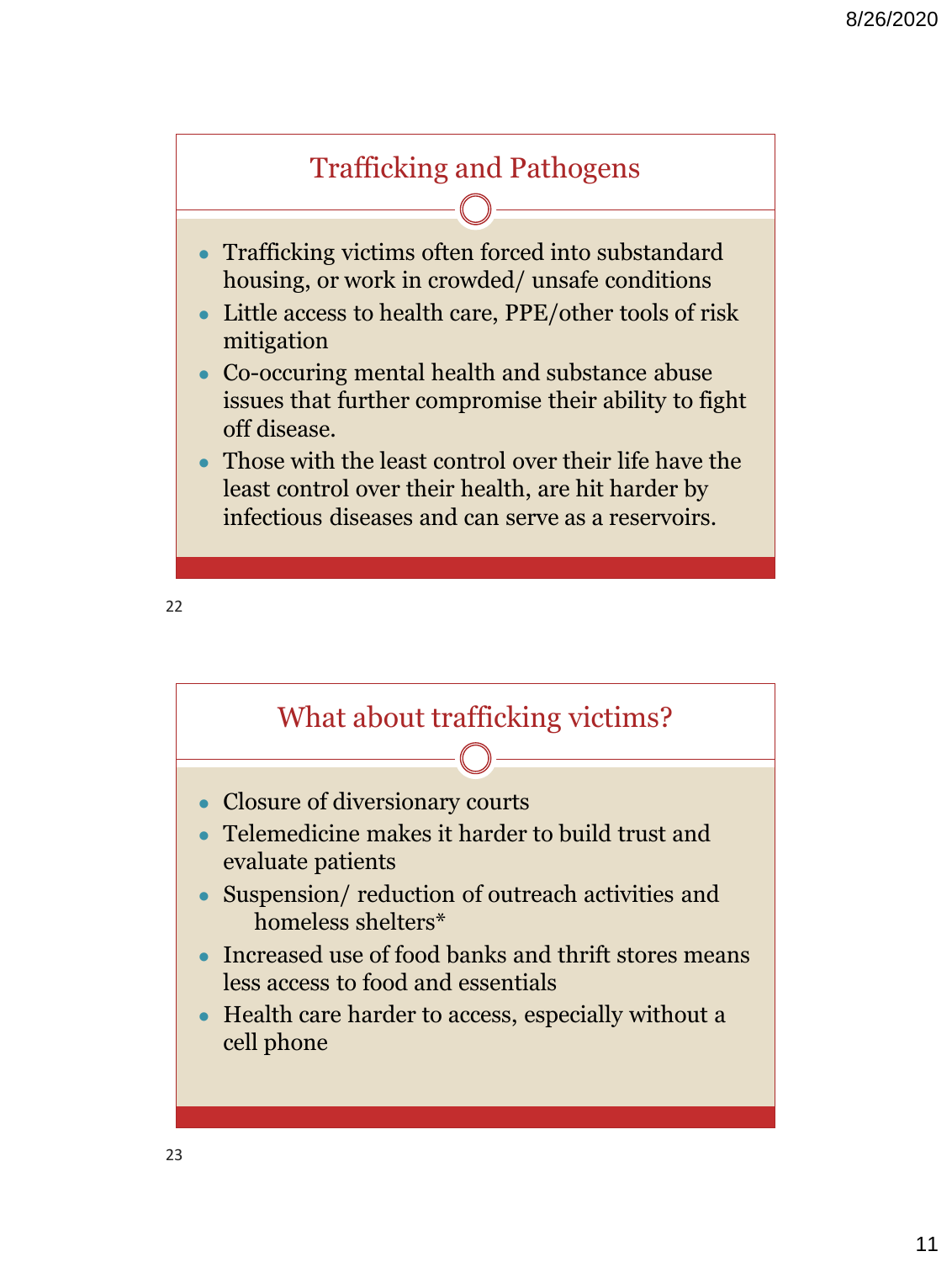

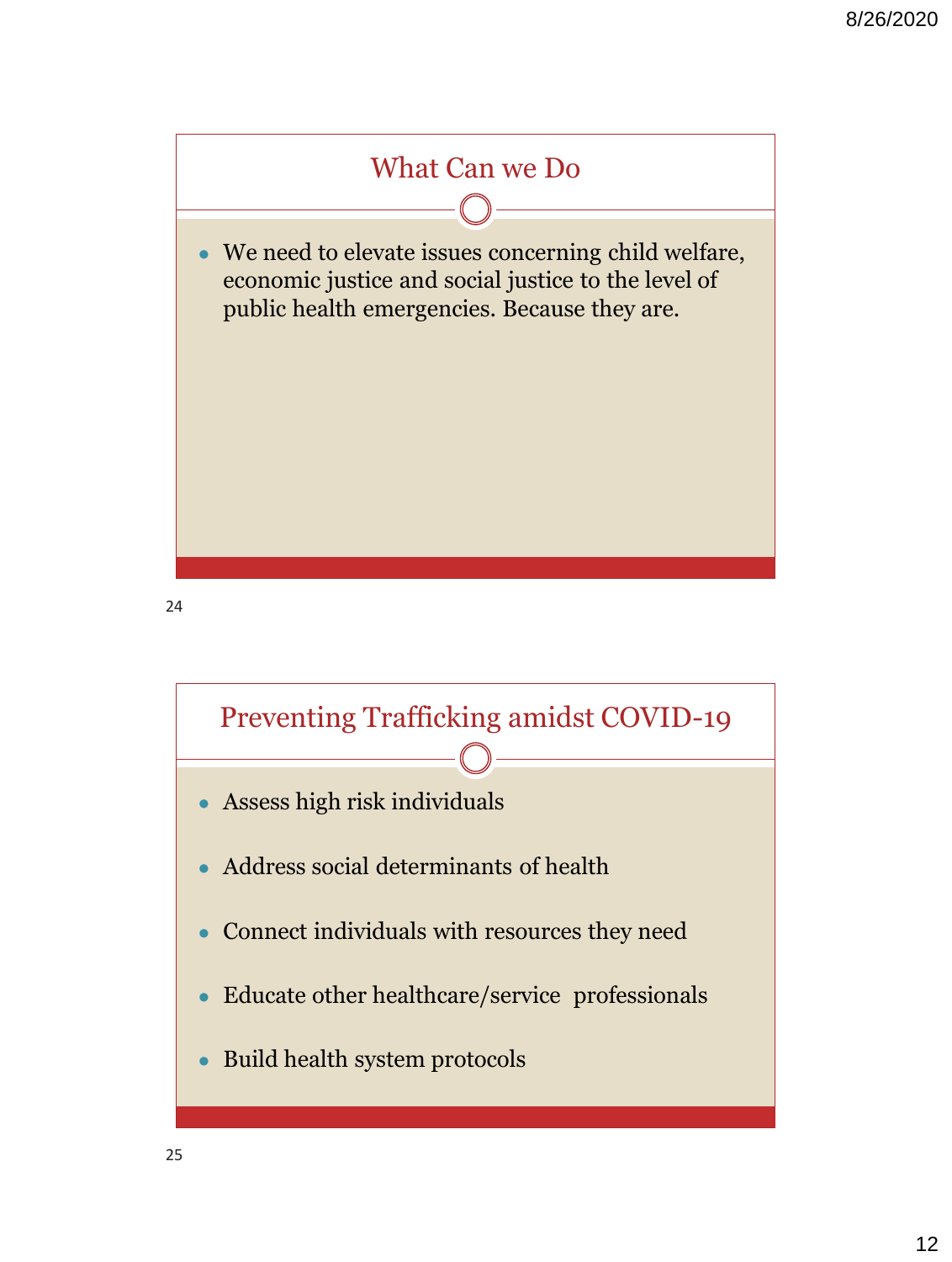